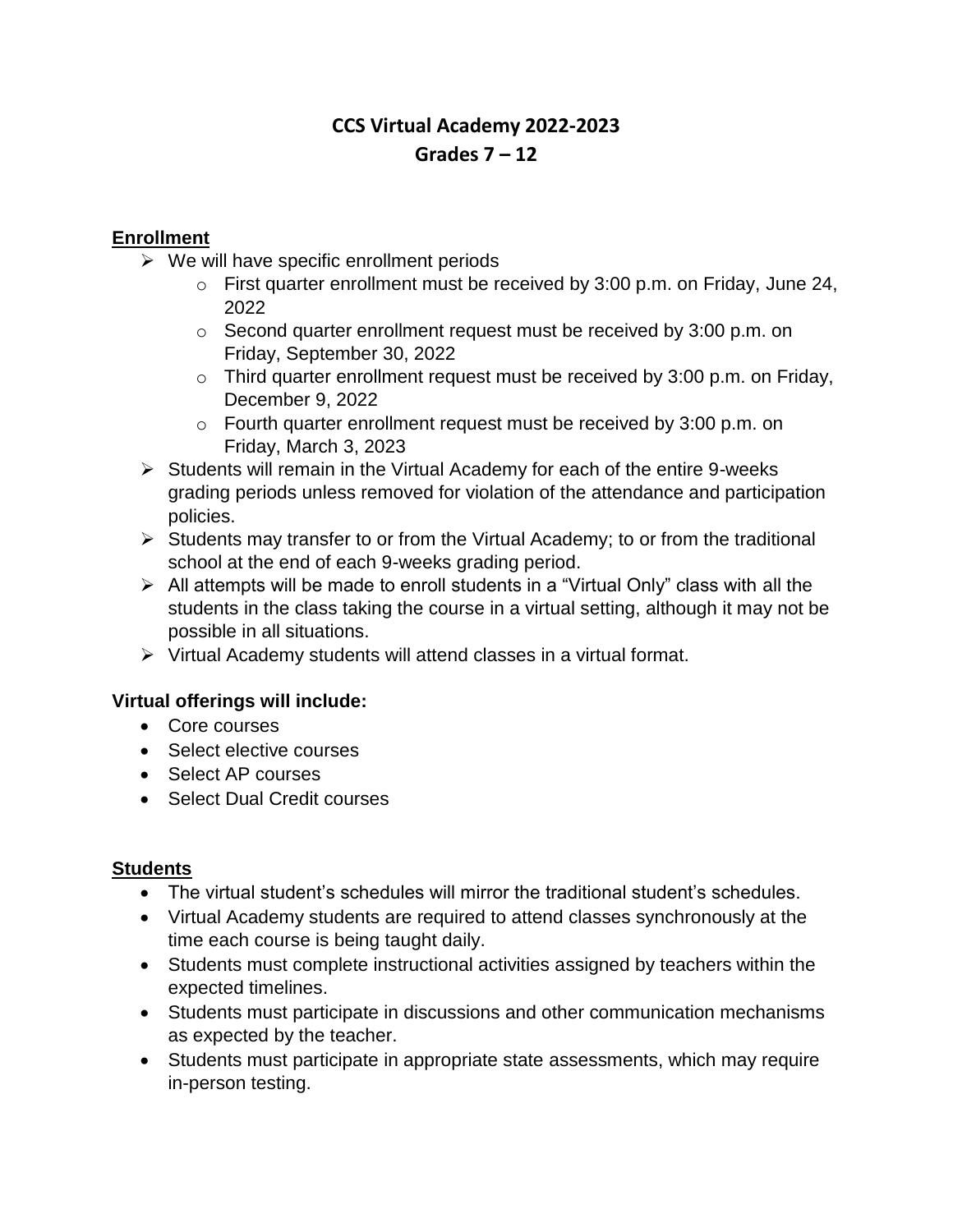- Students and parents should proactively notify their teacher or a school administrator with any concerns about progress or additional support needed.
- When transferring, current grades will be calculated in the overall grade.

## **Principals**

- Convey the overall expectations for the school's implementation of the Virtual Academy and ensuring that these expectations are clearly communicated to and expected by teachers, students, families, and other involved school staff.
- Designate an administrator or teacher to be the remote learning lead or primary point person for the school's virtual students.
- Establish a mechanism for tracking student engagement and interaction.
- Ensure that a Learning Plan is developed for all students with IEPs in the school by their special education teacher or other school-based staff with knowledge of the student, and that each child's plan is shared and discussed with his/her parents or guardians.
- Set expectations for recording of grades, data entry, and tracking student participation.
- Set expectations to monitor student attendance and to address attendance concerns.

## **Teachers**

- Use an online platform and email to provide assignments to their students, consistent with the subject content standards of their respective classes.
- Fulfill their instructional responsibilities.
- Communicate expectations to students and parents about the instructional plan for the week, including learning objectives, required activities, assignments, links to resources, and assessments, along with any associated due dates.
- During the designated time, to the extent possible, interact with students in realtime to deliver lessons, facilitate discussion, lead other instructional activities, and check for understanding.
- Monitor student participation in activities, grade assignments and assessments, and provide timely feedback on work submitted by students. Communicate with families about student progress.
- For students who need additional support or enrichment, work with instructional assistants and other support staff to identify appropriate activities and assignments to the greatest extent possible.

## **Instructional Assistants**

- Continue to support teachers in the delivery of instruction.
- Support classroom teachers with assignments, content, and activities.